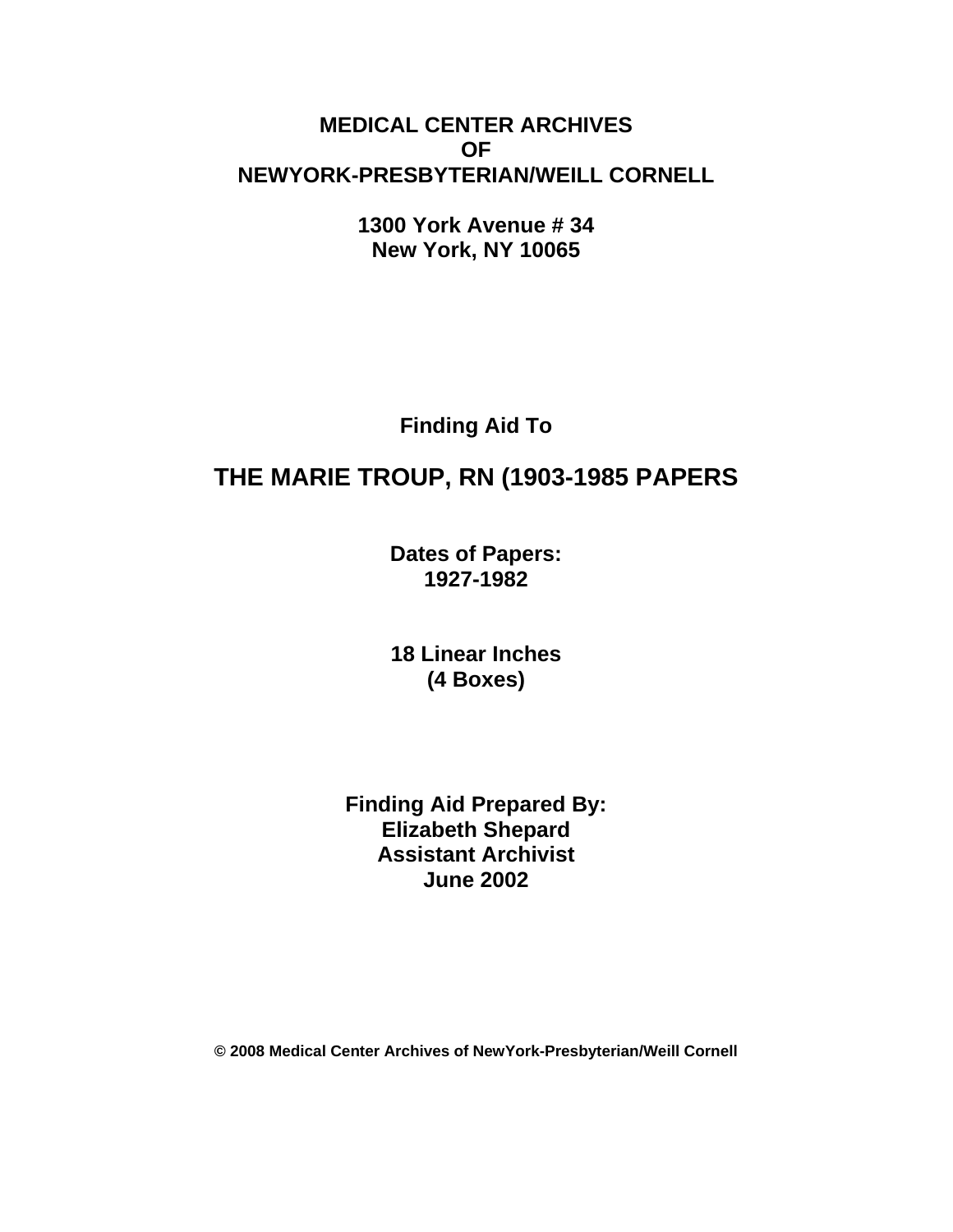### **PROVENANCE:**

The records were donated by an unknown donor to the Medical Center Archives of NewYork-Presbyterian/Weill Cornell in 1996.

#### **BIOGRAPHICAL NOTE:**

Marie Troup was born in December 29, 1903. She graduated from the New York Hospital Training School for Nurses in 1926. After graduation, she continued to work at New York Hospital and spent two years as the Head Nurse in the Medical Ward. In 1932, she became the Supervisor at the Campbell Cottages (Convalescent Hospital for Children). In 1936, she went to the Nursing Bureau of Westchester.

In 1942, she was asked to be the Chief Nurse of the Ninth General Hospital, which included several doctors and nurses from New York Hospital and Cornell University Medical College. The Ninth General Hospital nurses received their basic training at Fort Devens, MA before being shipped out to the South Pacific. The Ninth General Hospital served in Brisbane Australia, Goodenough, New Guinea, Hollandria and Biak Islands. After the war, some of the personnel from the Ninth General Hospital stayed on at Okinawa Island where they treated the American POWs who had been held by the Japanese. She was discharged from military service in 1946.

After arriving home, she became the Director of the Medical Department at Macys where she worked until she retired.

She died on December 27, 1985 just two days shy of her 82<sup>nd</sup> birthday.

## **SCOPE AND CONTENTS NOTE:**

The papers have been divided into five series; Correspondence, 1927-1977, World War II and the Ninth General Hospital, 1942-1946, Cornell University-New York Hospital School of Nursing and the New York Hospital, 1926-1982, Miscellaneous, 1925-1938, and Photographs, 1920s-1970s.

#### **Correspondence, 1927-1977**

This series, arranged alphabetically by subject, includes correspondence with the New York State Nurses' Association, Nursing Bureau of Manhattan and Bronx, Nursing Service Center-Westchester County, Personal Correspondence, and Westchester Nursing Bureau.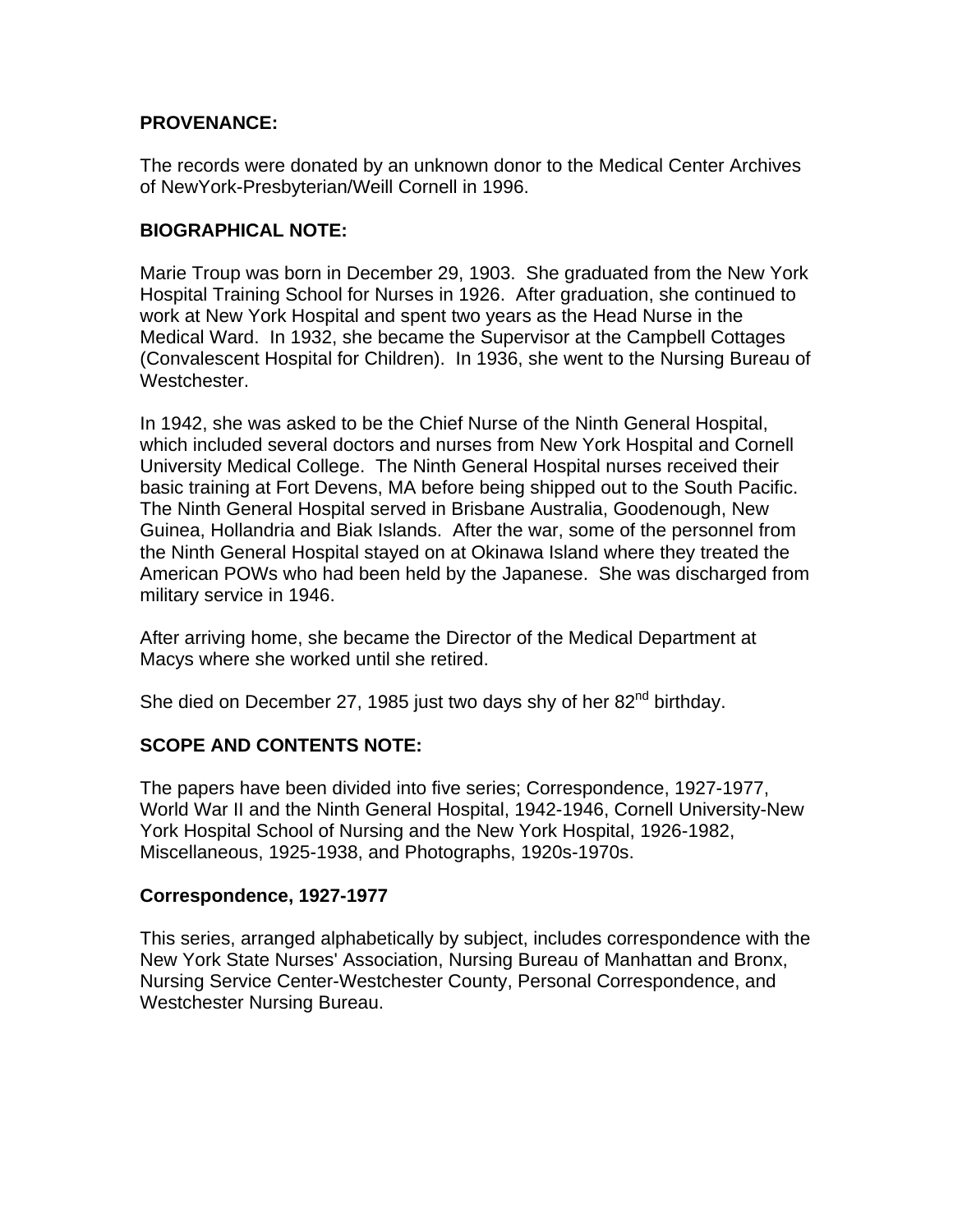### **World War II and Ninth General Hospital, 1942-1946**

This series, arranged alphabetically by subject, consists of material related to Ms. Troup service as the Chief Nurse of the Ninth General Hospital in the South Pacific during World War II. The New York Hospital and Cornell University Medical College supported the Ninth General Hospital.

#### **Cornell University-New York Hospital School of Nursing and New York Hospital, 1926-1982**

This series, arranged alphabetically by subject, contains miscellaneous material related to the Cornell University-New York Hospital School of Nursing, New York Hospital and Campbell Cottages.

#### **Miscellaneous, 1925-1938**

This series, arranged alphabetically by subject, consists of miscellaneous biographical material including Ms. Troup's grades from various institutions and articles she wrote about 8 hour days for nurses.

### **Photographs, 1920s-1970s**

Most of the photographs are of the Ninth General Hospital in various South Pacific locations. [See photo catalog]

## **BOX AND FOLDER LIST**

## **BOX 1: CORRESPONDENCE**

#### **Folder Description**

- 1 New York State Nurses' Association, 1930s
- 2 Nursing Bureau of Manhattan and Bronx, 1934-1942
- 3 Nursing Service Center-Westchester County, 1941-1942
- 4 Personal Correspondence, 1927-1977
- 5 Westchester Nursing Bureau, n.d

## **BOX 1: WORLD WAR II AND NINTH GENERAL HOSPITAL**

#### **Folder Description**

- 6 American Red Cross, 1941-1942
- 7 Clippings, WWII, 1951
- 8 Correspondence and Papers re. her appointment to Chief Nurse of the Ninth General Hospital, 1942 (0versize material in Box 2)
- 9 Japanese Soldier's Diary, Biak Island, 1944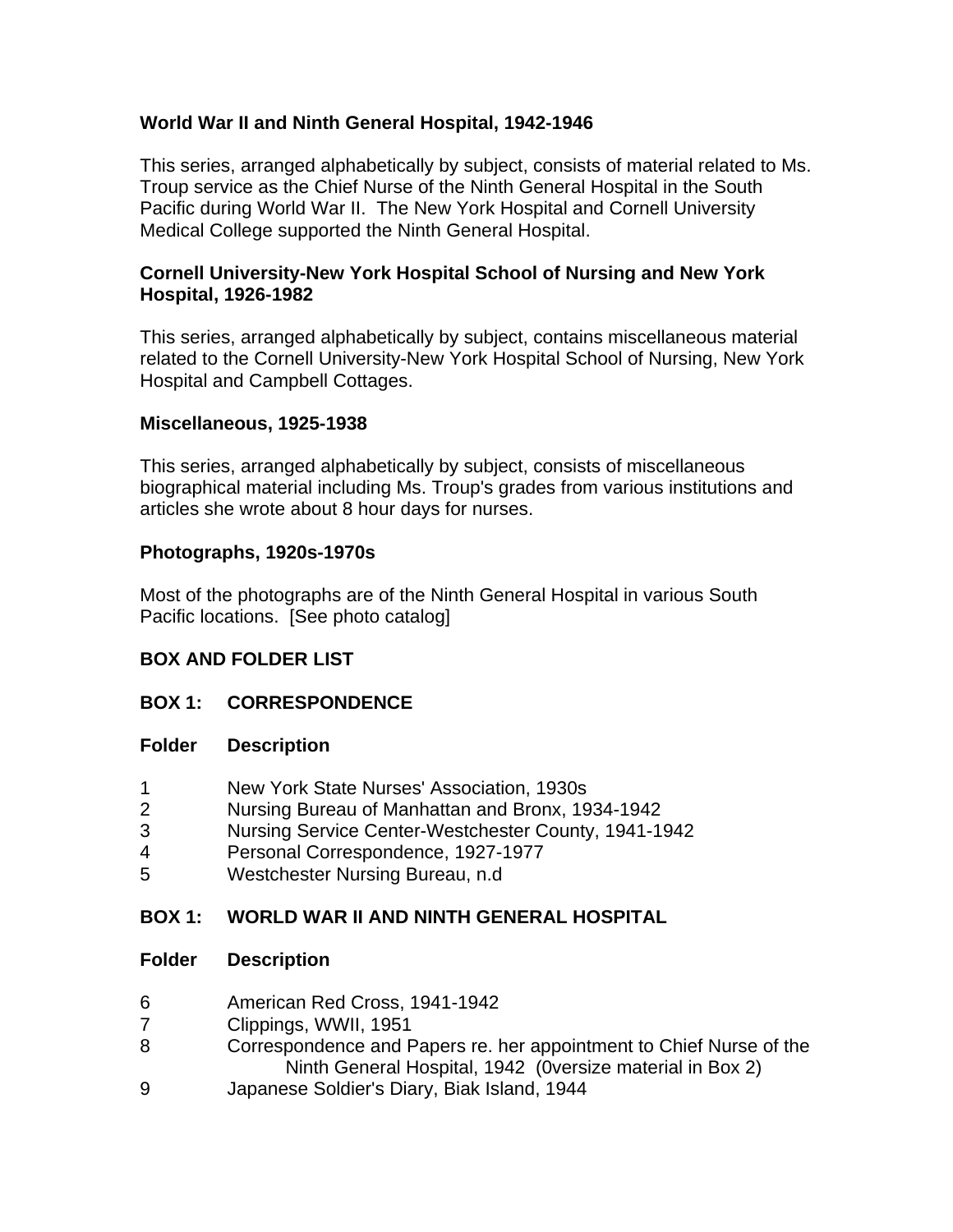- 10 Military Orders, (promotions, leaves, positions), 1942-1946
- 11 Ninth General Hospital, Australia, pamphlets, 1940s
- 12 Ninth General Hospital, Christmas Letters, 1944-1950
- 13 Ninth General Hospital, Correspondence w/ Personnel, 1942
- Correspondence, 1943-1944
- 15 Ninth General Hospital, Fort Devens, MA, correspondence re nurses' transfers, 1942-1943
- 16 Ninth General Hospital, General History, 1946 (Oversize material in Box 2)
- 17 Ninth General Hospital, Manila, 1945
- 18 Ninth General Hospital, New Guinea, 1944-1945
- 19 Ninth General Hospital, Newsletters, 1945, 1976
- 20 Ninth General Hospital, Nurses Roosters, 1944-1945
- 21 Ninth General Hospital, Okinawa, 1945-1946 (Oversize material on Box 2)
- 22 Ninth General Hospital, Reunion, 1964
- 23 Nurses Roosters-Other Military Hospitals (than the  $9<sup>th</sup>$ ), 1940s
- 24 Separation Papers, 1946
- 25 233D General Hospital, Okinawa, 1945 (Oversize material in Box 2)
- 26 USS Admiral Henry T. Mayo

#### **BOX 1: CORNELL UNIVERSITY-NEW YORK HOSPITAL SCHOOL OF NURSING**

#### **Folder Description**

- 27 Alumni Association, correspondence, 1976-1978
- 28 Class of 1926
- 29 Nurses House Inc, 1967-1982
- 30 Programs, 1926-1927

## **BOX 2: NEW YORK HOSPTIAL**

#### **Folder Description**

- 1 Bicentennial Celebration, 1976
- 2 Campbell Cottages, (Convalescent Hospital for Children), 1932-1936
- 3 Clippings, about Staff and Board Members, 1935-1982

## **BOX 2: MISCELLANEOUS**

#### **Folder Description**

- 4 Articles, 1937-1938
- 5 Certificates
- 6 Grades, 1925-1937